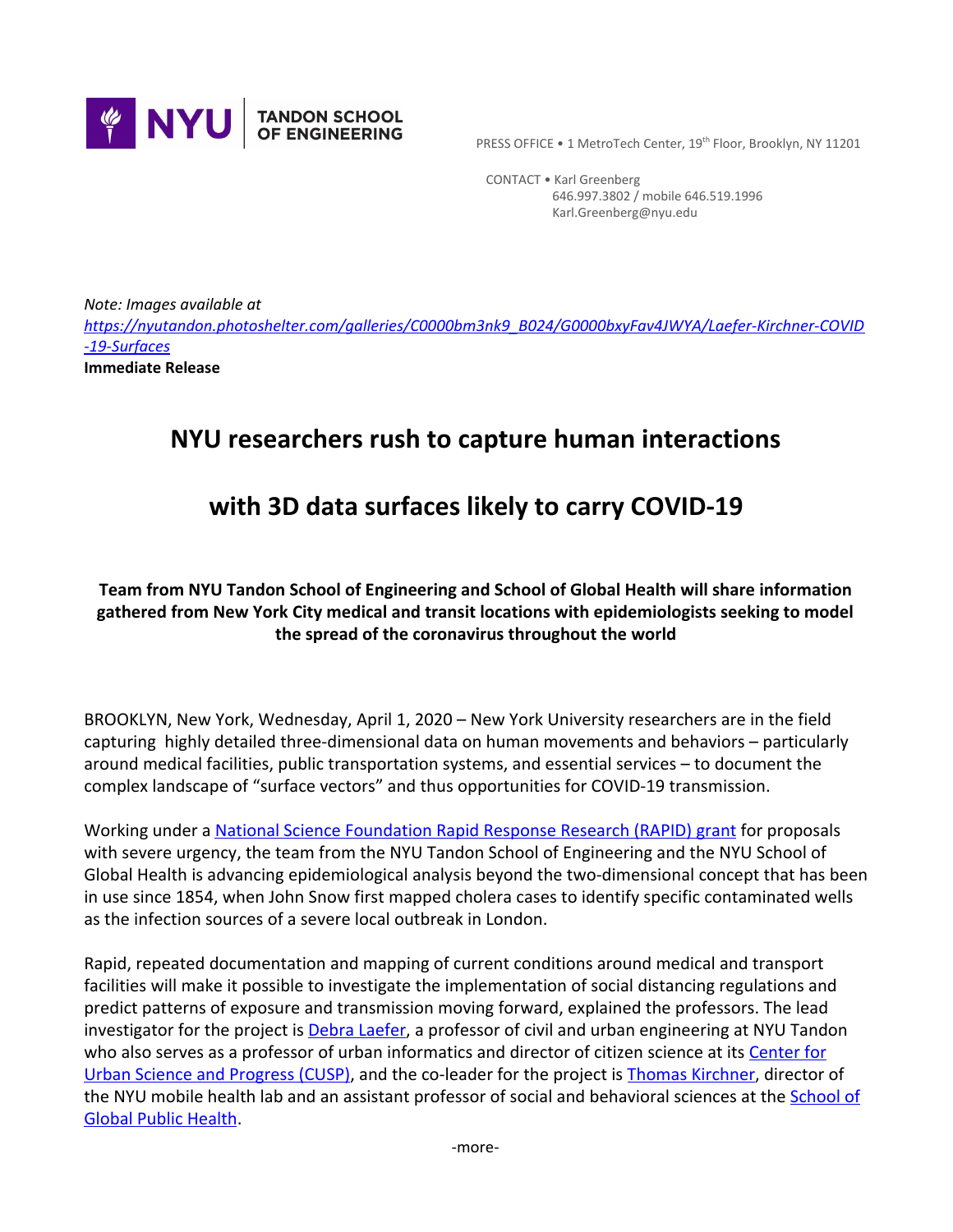This first-of-a-kind study will also lay the groundwork to build machine learning models to speed the analysis of how a virus spreads in urban areas – not just in New York, but across the United States and beyond. For instance, the project is pioneering a new way of thinking and documenting transmission locations. This type of documentation and modeling could easily be applied to airports, grocery stores, and playgrounds – anywhere large groups of people come, touch things, and leave.

 "There have been numerous prominent, documented examples of diseases spreading through three dimensions, including Legionnaires' disease through water systems and avian flu through ventilation passages," Laefer explained. "Our researchers are personally observing patients and hospital personnel as they exit medical facilities, to see what they touch and where they go. The data we gather will be the basis for generating 3D surface vectors to inform critical new disease transmission models that can radically improve public health decision-making, intervention, and risk communication – which obviously need to be as expeditious and effective as possible, particularly in situations like a global pandemic."

The researchers are compiling 500 hours of individual geo-spatial interactions with the built environment, including the New York City subway system, to pinpoint the probable locations of potential contamination and the likelihood of those locations being points of disease transmission. Such hyper-local data is essential for containing and eradicating COVID-19, as well as future threats. They call the project DETER, for Developing Epidemiology mechanisms in Three-dimensions to Enhance Response.

"We intend to make our data available widely to the community for probabilistic modeling and optimization of municipal containment and mitigation efforts," said Kirchner. "Thanks to NSF RAPID funding, we will be able to document the implementation of restrictions from New York Governor Andrew Cuomo's [PAUSE](https://www.governor.ny.gov/news/governor-cuomo-signs-new-york-state-pause-executive-order) executive order and then observe over time any resurgence of the virus after an expected summer lull, as now predicted by both the U.S. military and the World Health Organization."

### *About the New York University Tandon School of Engineering*

*The NYU Tandon School of Engineering dates to 1854, the founding date for both the New York University School of Civil Engineering and Architecture and the Brooklyn Collegiate and Polytechnic Institute (widely known as Brooklyn Poly). A January 2014 merger created a comprehensive school of education and research in engineering and applied sciences, rooted in a tradition of invention and entrepreneurship and dedicated to furthering technology in service to society. In addition to its main location in Brooklyn, NYU Tandon collaborates with other schools within NYU, one of the country's foremost private research universities, and is closely connected to engineering programs at NYU Abu Dhabi and NYU Shanghai. It operates Future Labs focused on start-up businesses in downtown Manhattan and Brooklyn and an award-winning online graduate program. For more information, visit [http://engineering.nyu.edu.](http://engineering.nyu.edu/)*

### *About the Center for Urban Science and Progress*

*CUSP is a university-wide center whose research and education programs are focused on urban informatics. Using NYC as its lab, and building from its home in the NYU Tandon School of Engineering, it integrates and applies NYU strengths in the natural, data, and social sciences to understand and improve cities throughout the world. CUSP offers a one-year MS degree in Applied Urban Science & Informatics. For more news and information on CUSP, please visit <i>[cusp.nyu.edu](https://cusp.nyu.edu/)*.